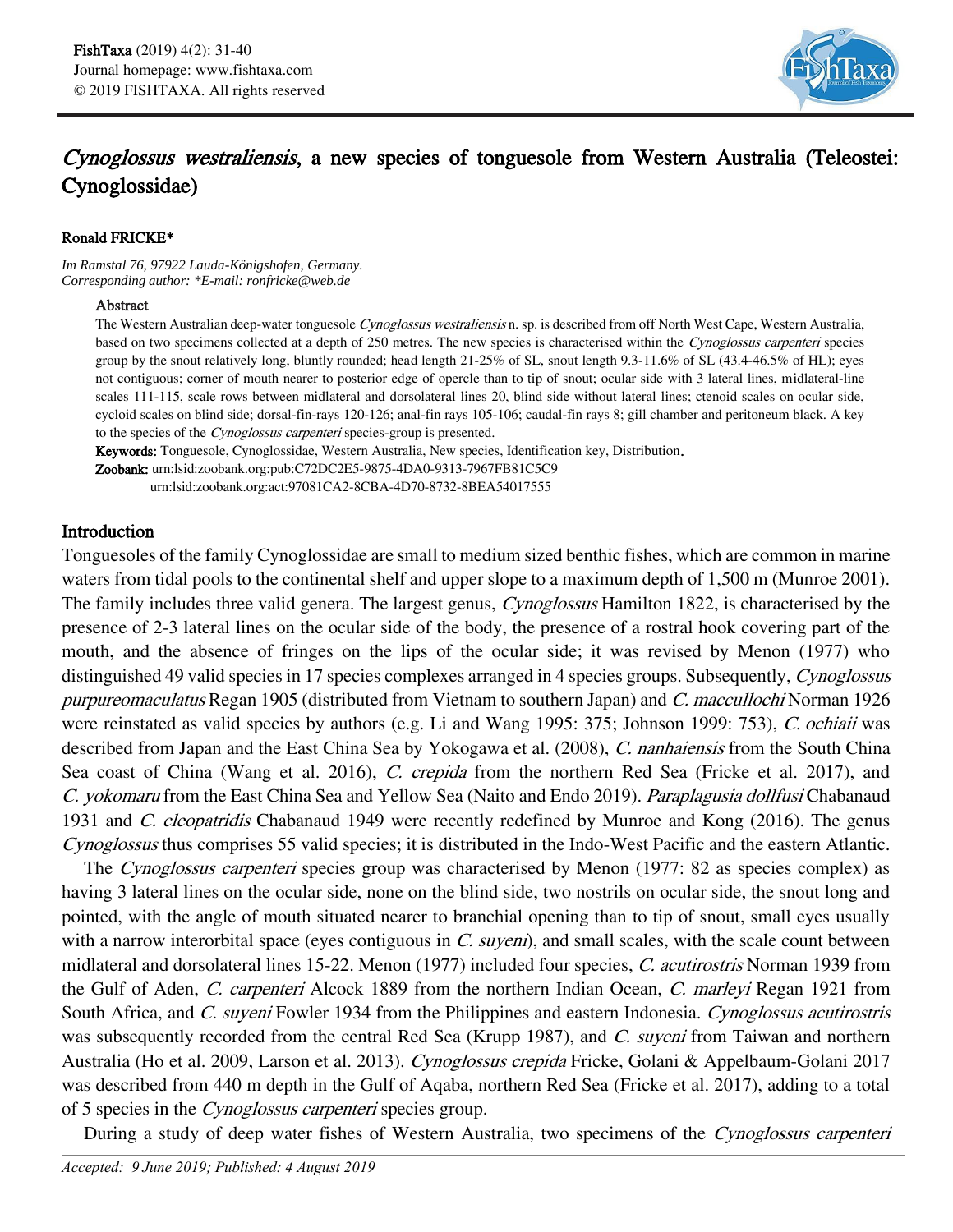species group were collected at 250 m depth of the North West Cape. These specimens turned out to belong to an undescribed species, which is described in the present paper.

### Material and Methods

The holotype and paratype are deposited in the fish collection of the Western Australian Museum, Welshpool, Western Australia (WAM). Abbreviations of repositories follow Fricke & Eschmeyer (2019). Biometrical counts and measurements follow Hubbs and Lagler (1947), descriptive methods follow Menon (1977) and Krupp (1987); the genus and species classification follows Fricke et al. (2019), family classification follows Laan et al. (2014); the references follow Fricke (2019). The standard length is abbreviated SL, the head length is abbreviated HL. Scale rows between midlateral and dorsolateral lines are counted at level of  $30<sup>th</sup>$  scale behind origin of midlateral line.

Comparative materials (genus Cynoglossus): Cynoglossus acaudatus Gilchrist 1906: BMNH 1904.11.4.85 (1), South Africa. — BMNH 1908.3.23.149-152 (4), Cargados Carajos. — BMNH 1922.3.27.18 (1 syntype of Areliscus natalensis Bonde 1922, 116.2 mm SL), KwaZulu-Natal, South Africa.

Cynoglossus acutirostris Norman 1939: BMNH 2016.5.1.1 (holotype, 211 mm SL), Gulf of Aden. — BMNH 1939.5.24.1800-1809 (10 paratypes, including lectotype of Menon 1977, which is invalid as the holotype was subsequently found), Gulf of Aden. — BMNH 2016.5.1.2 (1 paratype), Gulf of Aden. — MNHN 1939-0268 (1 paratype, ca. 195.3 mm SL), Gulf of Aden. — SMF 17376 (1), Red Sea. — SMF 17377 (2), Red Sea. — SMF 19907 (1), Red Sea. — SMF 32041 (4), Red Sea.

Cynoglossus arel (Bloch & Schneider 1801): BMNH 1860.3.19.433 (holotype of Plagusia grandisquamis Cantor 1849, 159.3 mm SL), Penang, Malaysia. — HUJ 14739 (2, 183.4-209.3 mm SL), Hong Kong, China, South China Sea.

Cynoglossus attenuatus Gilchrist 1904: BMNH 1903.12.31.10 (1 syntype, 196.9 mm SL), KwaZulu-Natal, South Africa.

Cynoglossus bilineatus (Lacepède 1802): HUJ 5840 (1, ca. 440 mm SL), Eilat, Israel, Gulf of Aqaba, Red Sea. — HUJ 9019 (1, 395.0 mm SL), Eilat, Israel, Gulf of Aqaba, Red Sea. — HUJ 9046 (1, 332.5 mm SL), Dahab, Egypt, Gulf of Aqaba, Red Sea. — HUJ 9178 (1, 426.3 mm SL), Gulf of Aqaba, Red Sea. — SMNS 1080 (1), Cape Province, South Africa. — SMNS 1767 (1), Al-Qusayr, Egypt, Red Sea. — SMNS 2270 (1), Townsville, Queensland, Australia. — SMNS 25208 (4), Kuwait, Persian Gulf.

Cynoglossus broadhursti Waite 1905: BMNH 1925.7.22.83 (1), off mouth of Murray River, South Australia. — WAM P.33173-004 (1), Western Australia, Jurien Bay. — WAM P.33816-001 (1), Western Australia, Jurien Bay.

Cynoglossus browni Chabanaud 1949: MNHN 1949-0023 (holotype, 214.7 mm SL), Sierra Leone. — BMNH 2011.10.18.3 (1), Liberia.

Cynoglossus cadenati Chabanaud 1947: MNHN 1949-0020 (holotype, 114.7 mm SL), Senegal. — MNHN B.2547 (1 paratype, 103.6 mm SL), Senegal. — MNHN 1949-0021 (holotype of *Cynoglossus cadenati honoris* Chabanaud 1949, 105.5 mm SL), Sierra Leone.

Cynoglossus canariensis Steindachner 1882: BMNH 1914.11.2.72 (lectotype of Cynoglossus lagoensis Regan 1915), Lagos, Nigeria. — BMNH 1914.11.2.71 (1 paralectotype of Cynoglossus lagoensis Regan 1915), Lagos, Nigeria.

Cynoglossus capensis (Kaup 1858): BMNH 1904.11.4.4 (1, 84.1 mm SL), Cape Point, South Africa.

Cynoglossus carpenteri Alcock 1889: BMNH 1890.7.31.10-12 (3, ca. 138.8-165.5 mm SL), Ganjam coast, India, leg. A. W. Alcock. — BMNH 1890.11.28.27-29 (ca. 156.7-163.2 mm SL), Ganjam coast, India. — BMNH 1925.3.20.75.77 (4), Bay of Bengal, India. — MNHN 1890-0359 - 1890-0362 (4, 145.9-163.7 mm SL),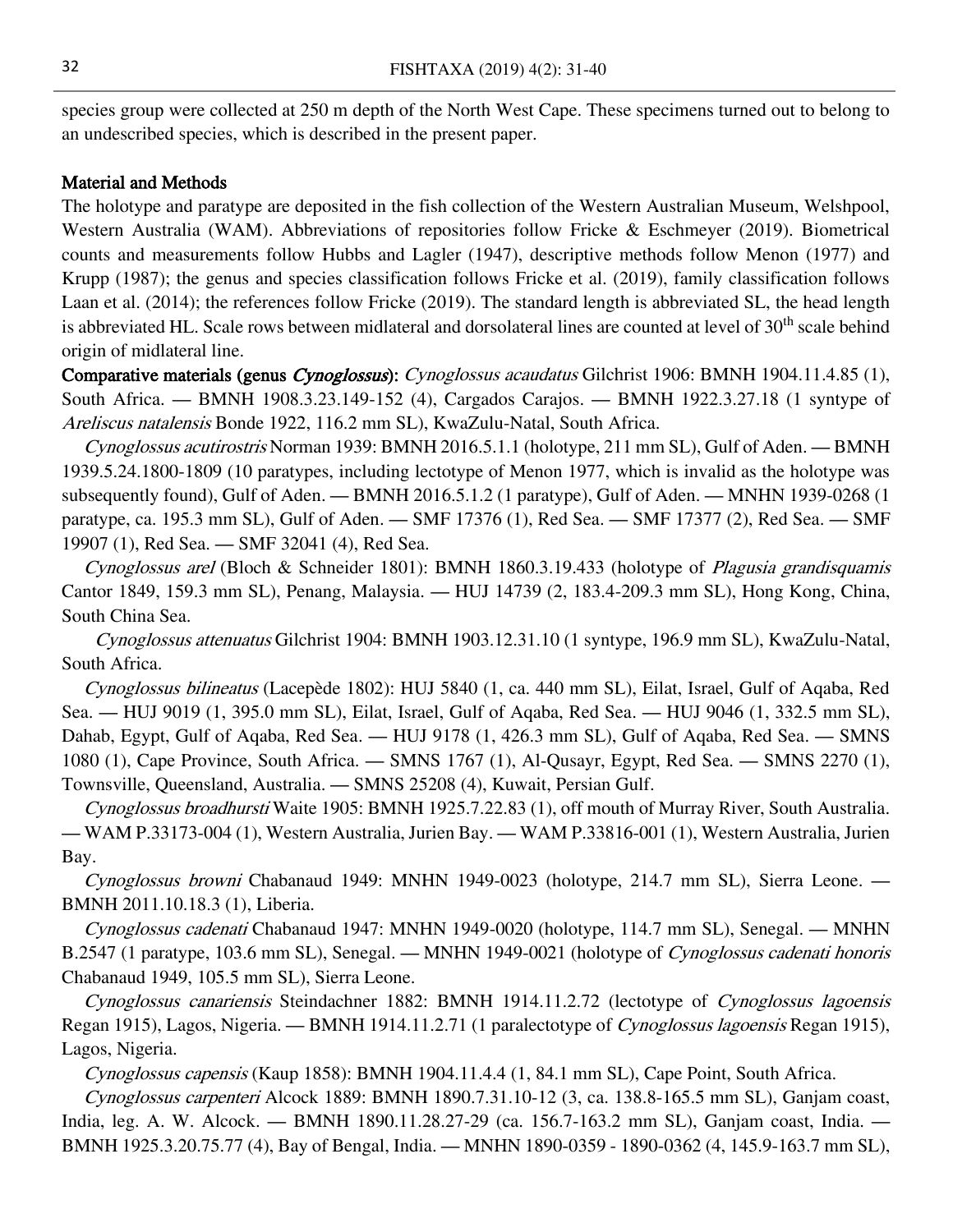India.

Cynoglossus cleopatridis Chabanaud 1949: MNHN 1949-0024 (holotype, 127.7 mm SL), Gulf of Suez, Egypt. — MNHN 1966-0747 (1 syntype of Cynoglossus sinusarabici, 112.7 mm SL), Gulf of Suez, Egypt.

Cynoglossus crepida Fricke, Golani & Appelbaum-Golani 2017: HUJ 18063 (holotype), Gulf of Aqaba, Israel.

Cynoglossus cynoglossus (Hamilton 1822): BMNH 1862.6.3.9 (1), Sumatra, Indonesia, leg. P. Bleeker. — BMNH 1862.6.3.17 (1 paralectotype of Plagusia oxyrhynchos Bleeker 1851), Indonesia. — BMNH 1928.3.20.133 (1, paralectotype of *Cynoglossus deltae* Jenkins 1910, 62.3 mm SL), Sundarbans, Bangladesh.

Cynoglossus dispar Day 1877: BMNH 1889.2.1.4061 (1 paralectotype, 201.1 mm SL), Madras, India. — BMNH 1889.2.1.4062-4063 (2 paralectotypes, 123.7-167.8 mm SL), Madras, India.

Cynoglossus dollfusi (Chabanaud 1931): HUJ 11389 (2), Red Sea, Gulf of Suez, Egypt, El Bilaiyim.

Cynoglossus dubius Day 1873: BMNH 1911.12.6.16 (1, 245.7 mm SL), Karachi, Pakistan; BMNH 1983.5.10.29-32 (4), Pakistan.

Cynoglossus durbanensis Regan 1921: BMNH 1920.7.23.37 (lectotype), Durban, KwaZulu-Natal, South Africa. — BMNH 1920.7.23.38 (paralectotype), Durban, KwaZulu-Natal, South Africa.

Cynoglossus feldmanni (Bleeker 1854): BMNH 1989.11.20.2 (1), Nakhon Sawan, Thailand. — MNHN 1965-0466 (holotype of Cynoglossus aubentoni Stauch 1965, 107.4 mm SL), Cambodia.

Cynoglossus gilchristi Regan 1920: BMNH 1903.9.29.2 (holotype, 132.0 mm SL), Kwa-Zulu Natal, South Africa. — BMNH 1981.6.25.102-103 (2, 71.7-84.1 mm SL), Rufiji Delta, Tanzania.

Cynoglossus gracilis Günther 1873: BMNH 1873.7.30.57-58(a-b) (3 syntypes, 80.9-210.0 mm SL), Shanghai, China.

Cynoglossus hardenbergi Norman 1931: BMNH 1931.4.23.54 (holotype, 198.4 mm SL), Sumatra, Indonesia. Cynoglossus heterolepis Weber 1910: BMNH 1913.12.15.36 (1 syntype, ca. 182.1 mm SL), Lorentz River, Papua, Indonesia. — BMNH 1937.3.17.1 (1, 181.2 mm SL), Upper Fly River, Papua New Guinea.

Cynoglossus interruptus Günther 1880: BMNH 1855.9.19.47 (1), China. — BMNH 1879.5.14.92 (1 syntype, 133.6 mm SL), Yokohama, Japan. — BMNH 1890.2.26.146 (1 syntype, 86.9 mm SL), Yokohama, Japan. — BMNH 1923.2.26.650-659 (10), Tokyo, Japan.

Cynoglossus itinus (Snyder 1909): SMNS 24758 (7), Kueishan Island, Taiwan, western Pacific Ocean.

Cynoglossus joyneri Günther 1878: BMNH 1858.4.15.94 (lectotype of Chabanaud 1951: 269), Tokei (Tokyo?), Japan. — BMNH 1858.4.15.95 (1 paralectotype), Tokei (Tokyo?), Japan. — BMNH 1892.12.12.32 (holotype of Cynoglossus tshusanensis Chabanaud 1951), Tshusan Archipelago, China. — BMNH 1892.12.12.33-34 (2 paratypes of Cynoglossus tshusanensis Chabanaud 1951), Tshusan Archipelago, China. — BMNH 1924.12.15.870 (lectotype of Cynoglossus lighti Norman 1925), Wenshow, China. — BMNH 1924.12.15.88-89 (2 paralectotypes of *Cynoglossus lighti* Norman 1925), Wenshow, China. — BMNH 1924.12.15.90 (1 paralectotype of Cynoglossus lighti Norman 1925, 113.8 mm SL), Wenshow, China.

Cynoglossus kopsii (Bleeker 1851): BMNH 1879.5.14.81 (132.3 mm SL), Arafura Sea. — BMNH 1890.2.26.147 (1 syntype of Cynoglossus kopsi digramma Chabanaud 1951, ca. 109.6 mm SL), Arafura Sea. — BMNH 1890.2.26.148 (1 syntype of Cynoglossus kopsi digramma Chabanaud 1951, ca. 83.4 mm SL), Arafura Sea. — BMNH 1908.3.23.148 (1 syntype of Cynoglossus kopsi digramma Chabanaud 1951, 97.9 mm SL), Almirantes, Seychelles. — MNHN 1890-0134 (1 syntype of Cynoglossus kopsi digramma Chabanaud 1951, 109.8 mm SL), Arafura Sea. — HUJ 20554 (1, 135.7 mm SL), Hong Kong, China, South China Sea. — SMNS 12517 (2), Phetchaburi, Thailand, South China Sea. — SMNS 23771 (1), Singapore. — WAM P.33975- 015 (3), Indonesia, West Papua, Pisang Bay.

Cynoglossus lachneri Menon 1977: SMF 368 (1), Eritrea, Massaua. — SMF 15437 (1), Seychelles, La Digue.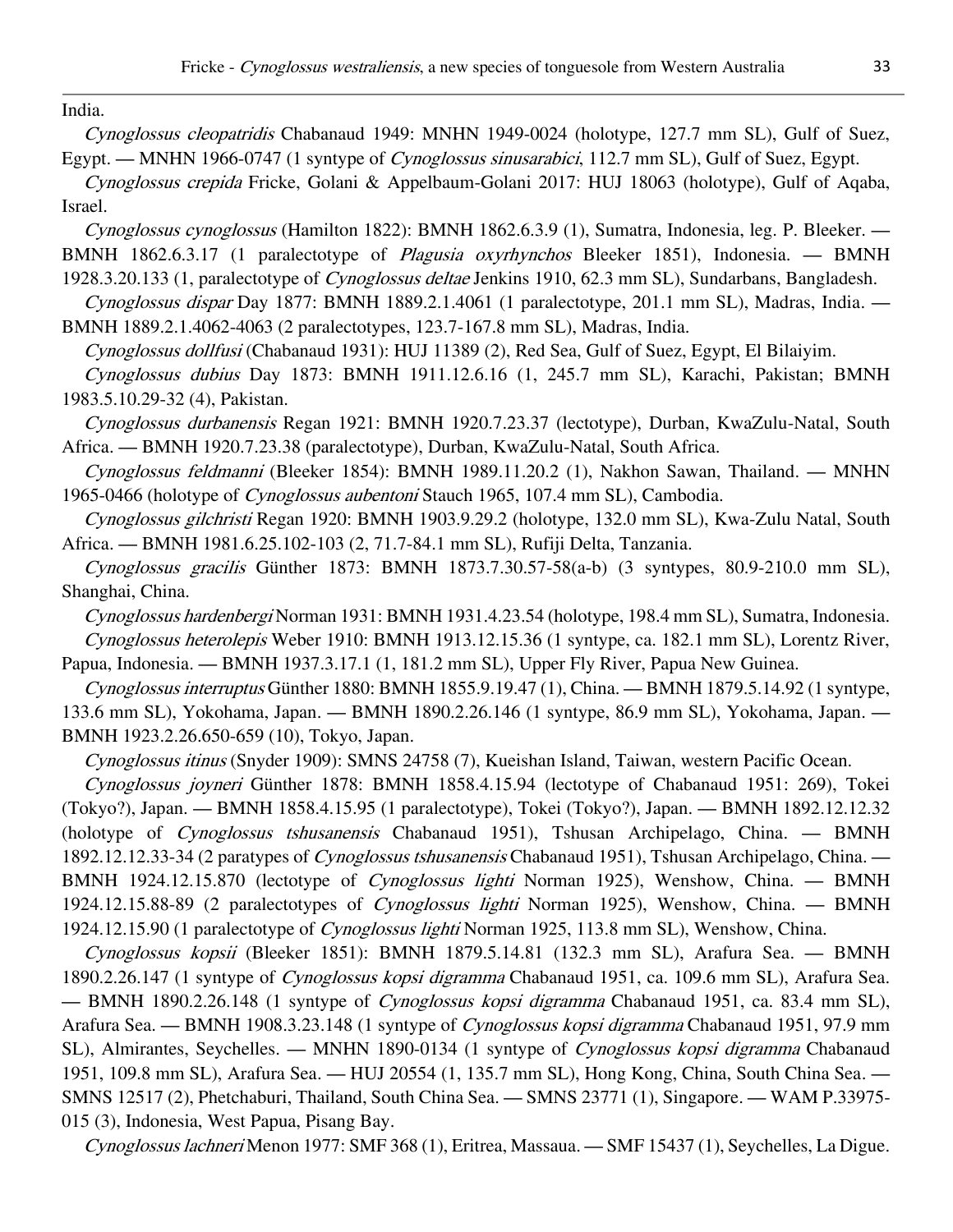— SMF 28567 (1), India, Nicobar Islands, Castle Bay.

Cynoglossus lida (Bleeker 1851): BMNH 1919.9.12.50 (1, 149.5 mm SL), Durban, KwaZulu-Natal, South Africa. — WAM P.33708-002 (1), Indonesia, West Papua, Raja Ampat Islands.

Cynoglossus lingua (Hamilton 1822): BMNH 1855.12.26.601 (1, 250.7 mm SL), River Ganges, India, leg. J. McClelland.

Cynoglossus luctuosus Chabanaud 1948: BMNH 1932.2.6.1 (holotype, 129.4 mm SL), Madras, India. — BMNH 1932.2.6.2-9 (8 paratypes, 117.7-137.2 mm SL), Madras, India.

Cynoglossus macrolepidotus (Bleeker 1851): SMNS 10586 (1 paralectotype), Jakarta, Java, Indonesia.

Cynoglossus macrophthalmus Norman 1926: SMNS 14298 (2), Exmouth Gulf, Western Australia, southeastern Indian Ocean.

Cynoglossus macrostomus Norman 1928: BMNH 1889.2.1.4076 (1 paratype, 118.3 mm SL), China. — SMF 790 (1), India, Mumbai. — SMF 28811 (2), Indonesia, Sumatra Barat, north of Airbangis.

Cynoglossus maculipinnis Rendahl 1921: WAM P.31838-001 (1), Dampier Archipelago, Western Australia. — WAM P.31841-003 (1), Dampier Archipelago, Western Australia. — WAM P.31846-004 (1), Dampier Archipelago, Western Australia. — WAM P.31848-003 (1), Dampier Archipelago, Western Australia. — WAM P.31849-002 (1), Dampier Archipelago, Western Australia. — WAM P.31853-008 (1), Dampier Archipelago, Western Australia. — WAM P.31856-004 (1), Dampier Archipelago, Western Australia. — WAM P.31861- 005 (1), Dampier Archipelago, Western Australia. — WAM P.31863-003 (1), Dampier Archipelago, Western Australia. — WAM P.32169-014 (2), Western Australia, Quondong Point north of Broome.

Cynoglossus marleyi Regan 1921: BMNH 1921.3.1.21 (holotype, ca. 317.7 mm SL), Kwa-Zulu Natal, South Africa.

Cynoglossus melanopterus (Bleeker 1851): BMNH 1862.6.3.13 (1 paralectotype), Indonesia.

Cynoglossus microlepis (Bleeker 1851): BMNH 1984.1.13.248 (1, 86.2 mm SL), Singapore. — MNHN 0000-0399 (5 paralectotypes of *Cynoglossus solum* Sauvage 1878, 191.0-222.8 mm SL), Mekong River, Vietnam. — MNHN 0000-9516 (lectotype of *Cynoglossus solum* Sauvage 1878, 191.9 mm SL). — MNHN 0000-9640 (5 paralectotypes of *Cynoglossus solum* Sauvage 1878, 203.0-231.7 mm SL), Mekong River, Vietnam.

Cynoglossus microphthalmus (Bonde 1922): BMNH 1922.3.27.17 (holotype, 166.0 mm SL), KwaZulu-Natal, South Africa.

Cynoglossus monodi Chabanaud 1949: MNHN 1949-0018 (holotype, 318.6 mm SL), Benin. — BMNH 1949.4.30.4 (1 paratype, 236.4 mm SL), Benin.

Cynoglossus monopus (Bleeker 1849): HUJ 14764 (1, 142.5 mm SL), Hong Kong, China, South China Sea. — MNHN 0000-0174 (1 syntype of *Arelia ceratophrys* Kaup 1858), Indonesia.

Cynoglossus nigropinnatus Ochiai 1963: SMNS 24645 (1), Kueishan Island, Taiwan, western Pacific Ocean. — SMNS 24757 (1), Kueishan Island, Taiwan, western Pacific Ocean.

Cynoglossus ogilbyi Norman 1926: WAM P.33909-001 (1), North Kimberley, Western Australia, 13.85048213ºS 127.2886759ºE - 13.85244789ºS 127.2876071ºE, 44.7-45.2 m depth (new record for Western Australia).

Cynoglossus oligolepis (Bleeker 1855): BMNH 1862.6.3.2 (1, ca. 279.5 mm SL), Jakarta, Java Indonesia, leg. P. Bleeker.

Cynoglossus puncticeps (Richardson 1846): BMNH 1855.12.26.602 (holotype of Cynoglossus brevis Günther 1862, 93.5 mm SL), Ganges, India. — BMNH 1862. 6.3.15 (1, ca. 102.9 mm SL), Indonesia, leg. P. Bleeker; HUJ 14701 (4, 89.2-116.1 mm SL), Hong Kong, China, South China Sea.

Cynoglossus purpureomaculatus Regan 1905: BMNH 1908.6.6.247 (holotype, 194.5 mm SL), Inland Sea,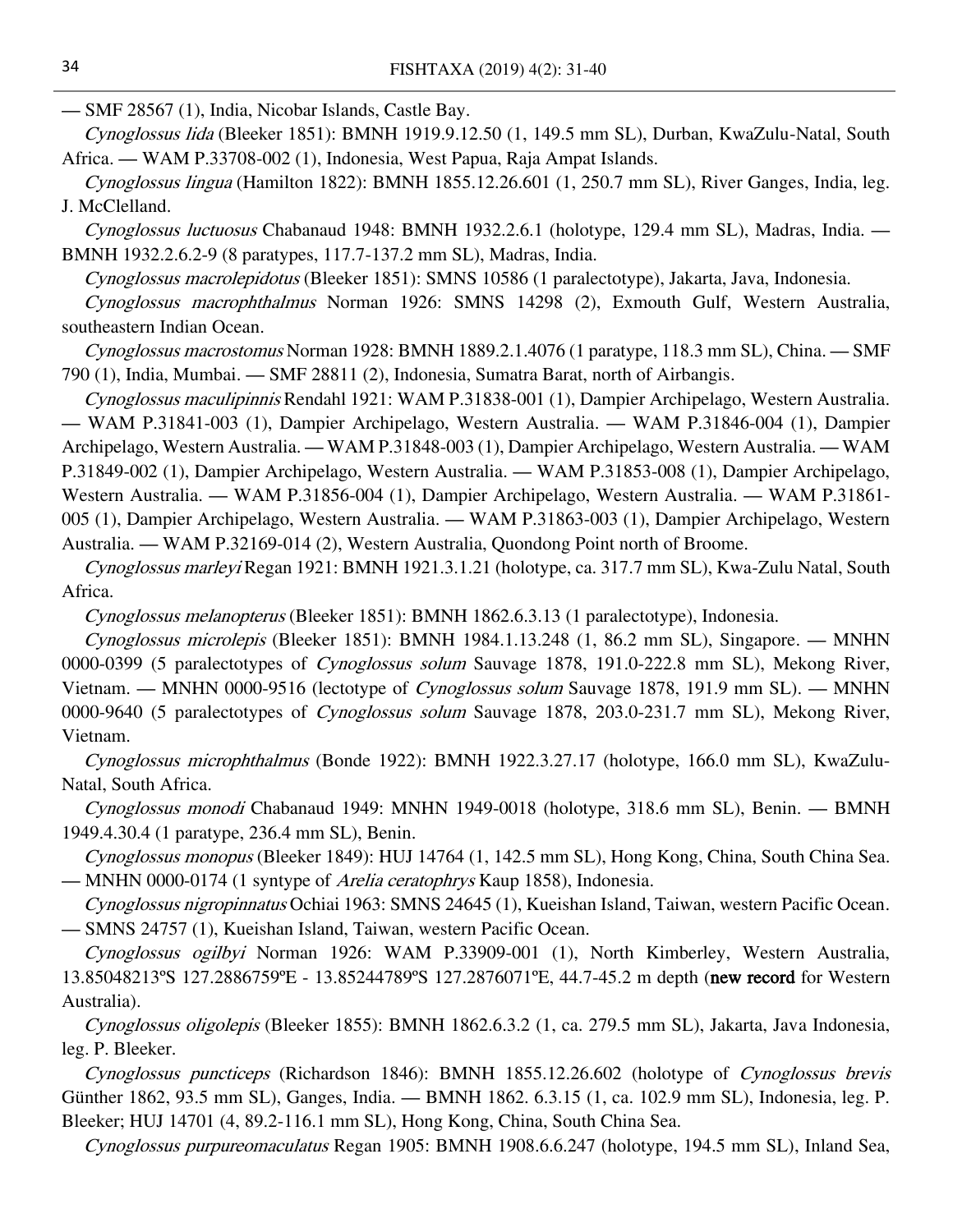Japan.

Cynoglossus robustus Günther 1873: BMNH 1873.7.30.61 (holotype, 293.0 mm SL), Shanghai, China. — BMNH 1905.6.6.248 (holotype of *Cynoglossus brunneus* Regan 1905, ca. 176.8 mm SL), Inland Sea, Japan.

Cynoglossus roulei Wu 1932: BMNH 1924.12.15.64 (1, 253.5 mm SL), Amoy, China.

Cynoglossus sealarki Regan 1908: BMNH 1908.3.23.153 (lectotype), Saya de Malha Bank. — BMNH 1908.3.23.154-156 (3 paralectotypes), Saya de Malha Bank.

Cynoglossus semilaevis Günther 1873: BMNH 1898.2.28.9 (1, 405.0 mm SL), Liao-hu, China.

Cynoglossus senegalensis (Kaup 1858): MNHN B.2671 (1 syntype, ca. 270 mm SL), Dakar, Senegal. —

MNHN 1999-049 (1 syntype, ca. 535 mm SL), Dakar, Senegal. — BMNH 1949.4.30.3 (1), Badougbe, Togo.

— MNHN 1949-0022 (holotype of Cynoglossus senegalensis simulator Chabanaud 1949, ca. 386 mm SL), Dakar, Senegal.

Cynoglossus sinusarabici (Chabanaud 1931): BMNH 1938.10.7.1 (1 syntype, 100.5 mm SL), Great Bitter Lake, Suez Canal, Egypt. — HUJ 13176 (81.4 mm SL), Gaza, Mediterranean Sea. — HUJ 13672 (2, 85.7-91.3 mm SL), Massawa, Eritrea, Red Sea. — HUJ 20073 (4, 109.7-116.2 mm SL), Jaffo, Israel, Mediterranean Sea. — HUJ 20553 (1, 81.4), Hertzeliya, Israel, Mediterranean Sea. — MNHN 1967-0601 (3 syntypes, 88.1-98.3 mm SL), Gulf of Suez, Egypt. — MNHN 1967-0602 (5 syntypes, 98.2-120.0 mm SL), Gulf of Suez, Egypt. — MNHN 1967-0603 (2 syntypes, 88.6-90.6 mm SL), Gulf of Suez, Egypt.

Cynoglossus trigrammus Günther 1862: BMNH 1855.9.19.1215 (lectotype, 180.1 mm SL), China. — BMNH 1851.12.27.169 (1 paralectotype), China. Cynoglossus trulla (Cantor 1849). — BMNH 1862.11.1.225 (1), Borneo, Indonesia. — BMNH 1933.7.31.28-29 (2), Singapore.

Cynoglossus waandersii (Bleeker 1854): SMNS 3754 (1), Singapore.

Cynoglossus xiphoideus Günther 1862: BMNH 1859.7.1.52 (lectotype), Thailand. — BMNH 1859.7.1.53 (1 paralectotype), Thailand. — BMNH 1898.4.2.130-134 (5, 159.3-238.2 mm SL), Chao Phraya River, Thailand.

Cynoglossus zanzibarensis Norman 1939: BMNH 1939.5.24.1813 (holotype, 144.6 mm SL), Zanzibar, Tanzania. — BMNH 1939.5.24.1810-11 1814 (2 paratypes, 143.4-165.0 mm SL), Zanzibar, Tanzania. — BMNH 1939.5.24.1812 and 1814 (2 paratypes, 120.0-142.7 mm SL), Zanzibar, Tanzania.

# Results

# Systematic ichthyology

The present paper follows the classifications provided by Nelson et al. (2016) and Laan et al. (2014):

Superclass Gnathostomata

Sublass Actinopterygii

Subclass Neopterygii

Division Teleostei

Order Pleuronectiformes

Family Cynoglossidae Jordan 1888

Genus Cynoglossus Hamilton 1822

Cynoglossus westraliensis new species

(Figs. 1-2, Tables 1-2)

Common name: Western Austalian deep-water tonguesole

Holotype: WAM P.31802-008, 210.8 mm SL, Western Australia, off North West Cape, 21º28'01''S 114º06'04''E, 250 m depth, mud bottom, leg. AIMS, 13 Mar. 2001.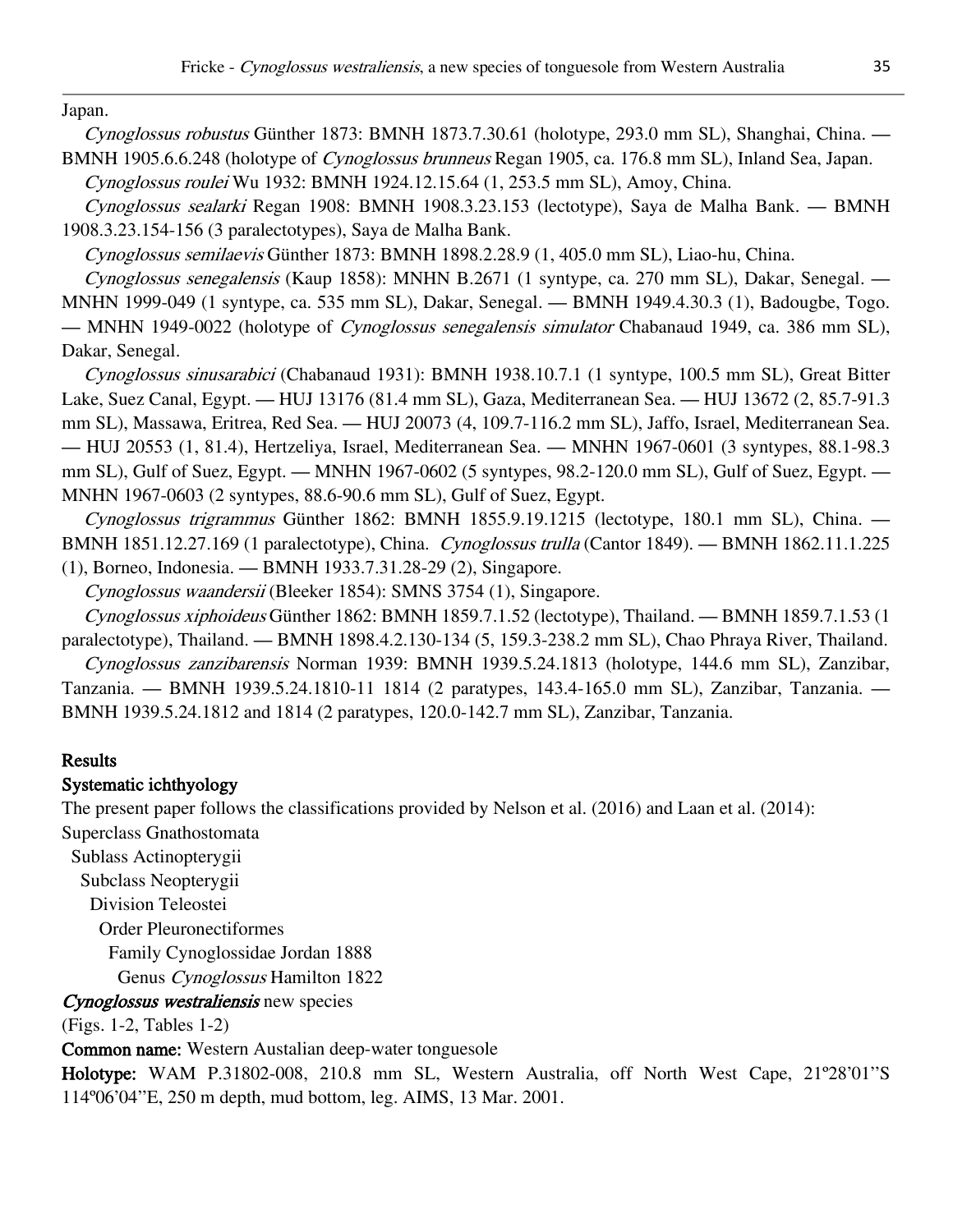|                                              | WAM P.31802-008, holotype |                  | WAM P.31801-002 (1 paratype) |                  |  |
|----------------------------------------------|---------------------------|------------------|------------------------------|------------------|--|
|                                              | Measurement (mm)          | Percentage of SL | Measurement (mm)             | Percentage of SL |  |
| Standard length                              | 210.8                     | --               | 186.6                        | --               |  |
| Head length                                  | 45.4                      | 21.5             | 46.7                         | 25.0             |  |
| Maximum body depth                           | 51.7                      | 24.5             | 56.2                         | 30.1             |  |
| Snout length                                 | 19.7                      | 9.3              | 21.7                         | 11.6             |  |
| Mouth cleft to end of opercle                | 21.2                      | 10.1             | 21.7                         | 11.6             |  |
| Tip of snout to inside corner of mouth cleft | 25.6                      | 12.1             | 26.6                         | 14.2             |  |
| Horizontal eye diameter                      | 4.5                       | 2.1              | 4.3                          | 2.3              |  |
| (both eye diameters equal)                   |                           |                  |                              |                  |  |
| Interorbital width                           | 1.2                       | 0.6              | l.6                          | 0.9              |  |

Table 1. Cynoglossus westraliensis new species, holotype, WAM P.31802-008, 210.8 mm SL, and paratype, WAM P.31801-002, 1 specimen, both from Western Australia, off North West Cape. Measurements and proportions.



Figure 1. Cynoglossus westraliensis new species, WAM P.31802-008, holotype, 210.8 mm SL, Western Australia, off North West Cape: Ocular side. Photograph by M. Allen.



Figure 2. Cynoglossus westraliensis new species, WAM P.31802-008, holotype, 210.8 mm SL, Western Australia, off North West Cape: Blind side. Photograph by M. Allen.

Paratype: WAM P.31801-002, 1, 186.6 mm SL, Western Australia, off North West Cape, 21°26'25"S 114º08'17''E, 250 m depth, mud bottom, leg. AIMS, 13 Mar. 2001.

Diagnosis: Snout relatively long, bluntly rounded; head length 21.5% of SL, snout length 9.3-11.6% of SL (43.4- 46.5% of HL); eyes not contiguous; corner of mouth nearer to posterior edge of opercle than to tip of snout; ocular side with 3 lateral lines, midlateral-line scales 111-115, scale rows between midlateral and dorsolateral lines 20, blind side without lateral lines; ctenoid scales on ocular side, cycloid scales on blind side; dorsal-finrays 120-126; anal-fin rays 105-106; caudal-fin rays 8; gill chamber and peritoneum black.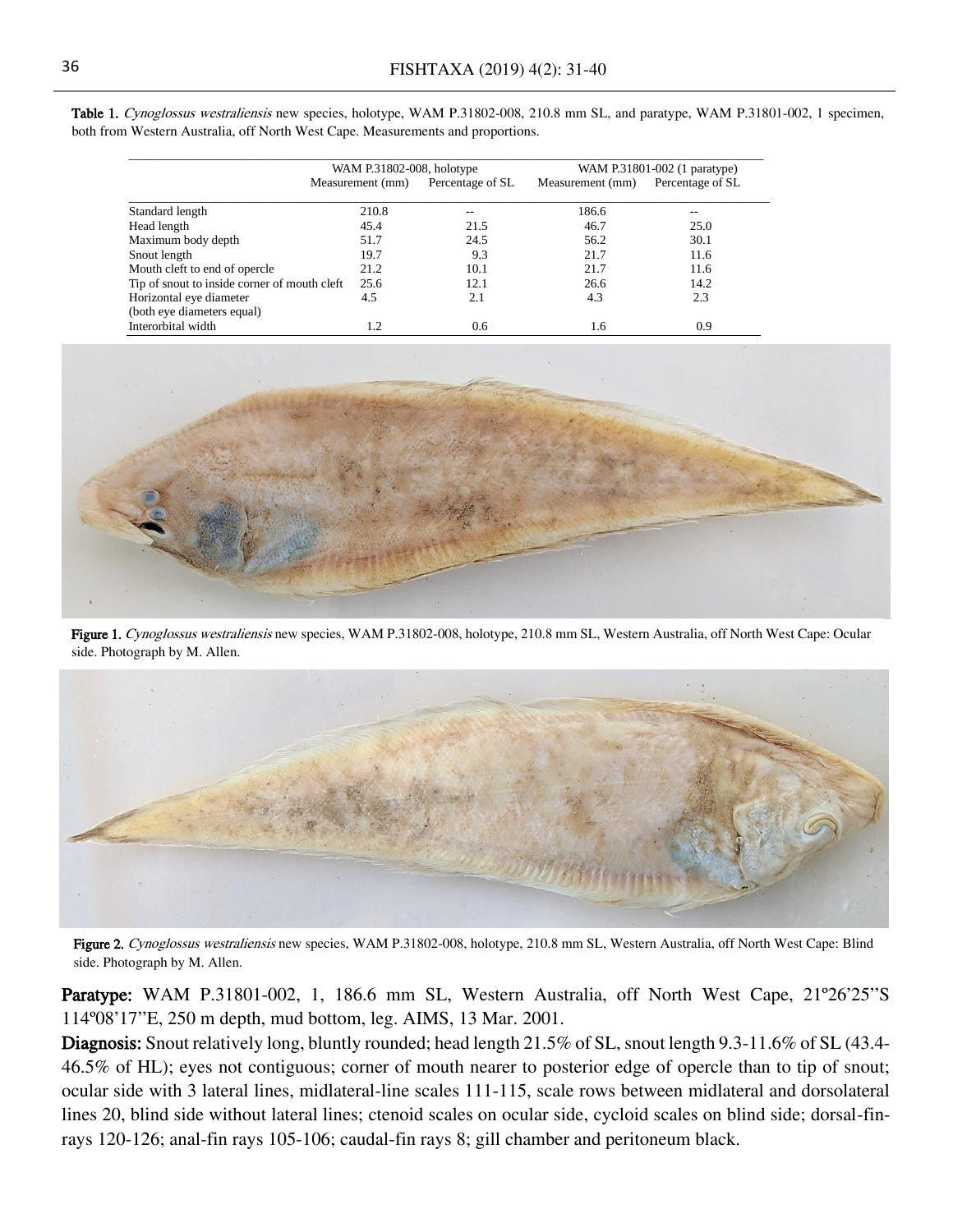|                                                    | C. westraliensis | C. crepida      | C. crepida      | C. carpenteri    | C. marleyi | C. suyeni     |  |
|----------------------------------------------------|------------------|-----------------|-----------------|------------------|------------|---------------|--|
| Head length (% SL)                                 | $21 - 25$        | 25              | 26-38           | 28-34            | 18-21      | 19-23         |  |
| Snout length (% SL)                                | $9-11$           | 10              | $11-22$         | $9 - 13$         | $8 - 15$   | $15 - 24$     |  |
| Snout                                              | bluntly rounded  | bluntly rounded | acutely pointed | slightly pointed | rounded    | rounded       |  |
| Eyes                                               | not contiguous   | not contiguous  | not contiguous  | not contiguous   | not        | contiguous    |  |
| Midlateral-line scales                             | 111-115          | 104             | 94-112          | 75-96            | 112-113    | 102-126       |  |
| Scales between orsolateral<br>and midlateral lines | 20               | 17              | $16-21$         | $15-19$          | 18-19      | $19-22$       |  |
| Scales on ocular side                              | ctenoid          | ctenoid         | ctenoid         | ctenoid          | ctenoid    | ctenoid       |  |
| Scales on blind side                               | cycloid          | ctenoid         | ctenoid         | cycloid          | ctenoid    | ctenoid       |  |
| Dorsal-fin rays                                    | 120-126          | 115             | 117-129         | 101-110          | 126-127    | 115-126       |  |
| Anal-fin rays                                      | 105-106          | 103             | 98-108          | 80-89            | 105-107    | $92 - 105$    |  |
| Caudal-fin rays                                    | 8                | 8               | $7-10$          | 10               | 10         | 10            |  |
| Vertebrae                                          | $8 + 42$         | $8 + 47$        | $9 + 49 - 50$   | $9 + 39 - 46$    | $9 + 53$   | $9 + 48 - 52$ |  |
| Gill chamber                                       | black            | black           | black           | black            | black      | light         |  |
| Peritoneum                                         | black            | black           | light           | light            | light      | light         |  |
| Depth range (m)                                    | 250              | 440             | 220-1,400       | 124-421          | 55-274     | 216-316       |  |

Table 2. Comparison of the species in the Cynoglossus carpenteri species group. Character states different from C. westraliensis n. sp. are printed in bold face.

Description: Proportions are given in Table 1. Body lanceolate, snout relatively long, bluntly rounded. Eyes close together but not contiguous, situated on left side of body, the migratory eye situated in advance of the fixed eye. Eyes partly covered with scales. Anterior nostril on ocular side tubular, situated in front of fixed eye; posterior nostril a simple slit in the interorbital region. Corner of mouth nearer to posterior edge of opercle than to tip of snout. Rostral hook short, its posterior margin reaching to level of lower eye; mouth cleft reaches to level of posterior margin of lower eye. Lips smooth. Middle part of opercle truncate, notchy. Ocular side with three lateral lines, blind side without lateral lines. Scales on ocular side ctenoid, on blind side cycloid. Midlateral-line scales 115 (ca. 111). Dorsolateral line running from behind head to upper caudal peduncle, scales ca. 122; ventrolateral line running from belly to lower caudal peduncle, scales ca. 120. Scale rows between midlateral and dorsolateral lines 20 (20), between midlateral and ventrolateral lines 18 (19).

Dorsal-fin rays 120 (126). Anal-fin rays 105 (106). Dorsal and anal fins confluent with caudal fin. Pectoral fins missing. Pelvic fin present on blind side, connected to anal fin. Caudal-fin rays  $8$  (8). Vertebrae  $8 + 42$ . Colour in life: The holotype was described as beige and white, the paratype as beige and silver.

Colour in preservative: (Figs. 1, 2) Head and body on both sides light brown, edges of scales slightly darker; gill chamber and peritoneum black; dorsal and anal fins yellowish, distally dark grey, caudal fin blackish.

Distribution: (Fig. 3) Known only from the type locality off North West Cape, Western Australia.

Etymology: The name *westraliensis* refers to the type locality in Western Australia. The name is applied as an adjective, with a masculine ending when in genus Cynoglossus.

Comparison: The new species is a member of the *Cynoglossus carpenteri* species group, as it has 3 lateral lines on the ocular side of the body, none on the blind side, two nostrils on ocular side, the snout long and bluntly rounded, with the angle of mouth situated nearer to branchial opening than to tip of snout a rostral hook covering part of the mouth, small eyes usually with a narrow interorbital space, no fringes on the lips of the ocular side, and small scales, with the scale count between midlateral and dorsolateral lines 20. Cynoglossus westraliensis n. sp. is compared with the other species of the group in Tab. 2 (see also below for a key to the species in the group); it differs from all other species in the group except C. crepida by its black peritoneum (light in the other species), and from all other species except C. carpenteri by its cycloid scales on the blind side (other species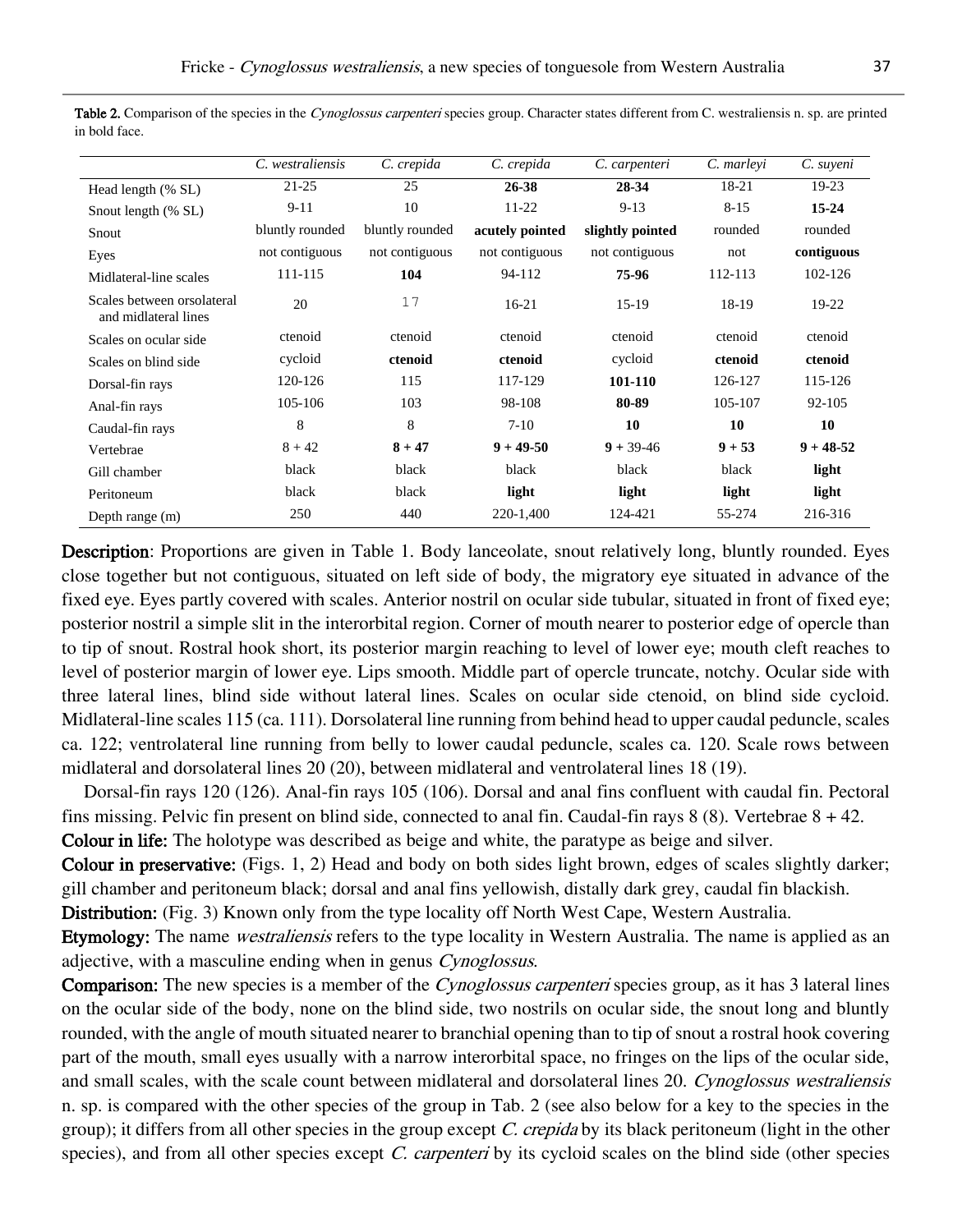

Figure 3. Geographical distribution of long-snouted species of Cynoglossus in the Red Sea and Indo-West Pacific. (A) Cynoglossus acutirostris Norman 1939, (B) C. carpenteri Alcock 1889, (C) C. crepida Fricke, Golani & Appelbaum-Golani 2017, (D) C. marleyi Regan 1921, (E) C. suyeni Fowler 1934, (F) C. westraliensis new species. The species's distribution follows the specimens examined in the present paper, and literature references.

with ctenoid scales). The new species is also distinguished from  $C$ . *acutirostris* by its bluntly rounded snout (versus acutely pointed in C. *acutirostris*),  $8 + 42$  vertebrae (versus  $9 + 49-50$  in C. *acutirostris*), and head length 21-25% of SL (versus 26-38%); from C. carpenteri by its bluntly rounded snout (versus slightly pointed in C. carpenteri), 120-126 dorsal-fin rays (versus 101-110), 105-106 anal-fin rays (versus 80-89), and caudal-fin rays 8 (versus 10); from C. crepida by its 111-115 midlateral-line scales (versus 104 in C. crepida), and 20 scales between the dorsolateral and midlateral lines (versus 17); from C. marleyi by its 8 caudal-fin rays (versus 10 in C. marleyi), and  $8 + 42$  vertebrae (versus  $9 + 53$ ); and from C. suyeni by the eyes which are not contiguous (versus contiguous in C. suyeni), 8 caudal-fin rays (versus 10),  $8 + 42$  vertebrae (versus  $9 + 48-52$ ), snout length 9-11% of SL (versus 15-24%), and a black gill chamber (versus light).

Remarks: This is an interesting finding of a deep water, long snouted cynoglossid fish from off Western Australia. This is the second species in this group known from Australia, besides C. suyeni which has been found off Northern Territory. The Cynoglossus carpenteri species group is mainly distributed in the tropical Indian Ocean and the adjacent western Pacific (Fig. 3); it now comprises 6 species. The snout morphology of the group is found to be somewhat variable; the snout is always elongate, but may be pointed or bluntly rounded. Cynoglossus westraliensis n. sp. is apparently endemic to the Pilbara region of Western Australia. Hoese et al. (2006) calculated 1078 species of fishes endemic to Australia (24% of the total number of species); Western Australia has the highest proportion of Australian endemic species, with 57% of the Australian endemic species found in the state.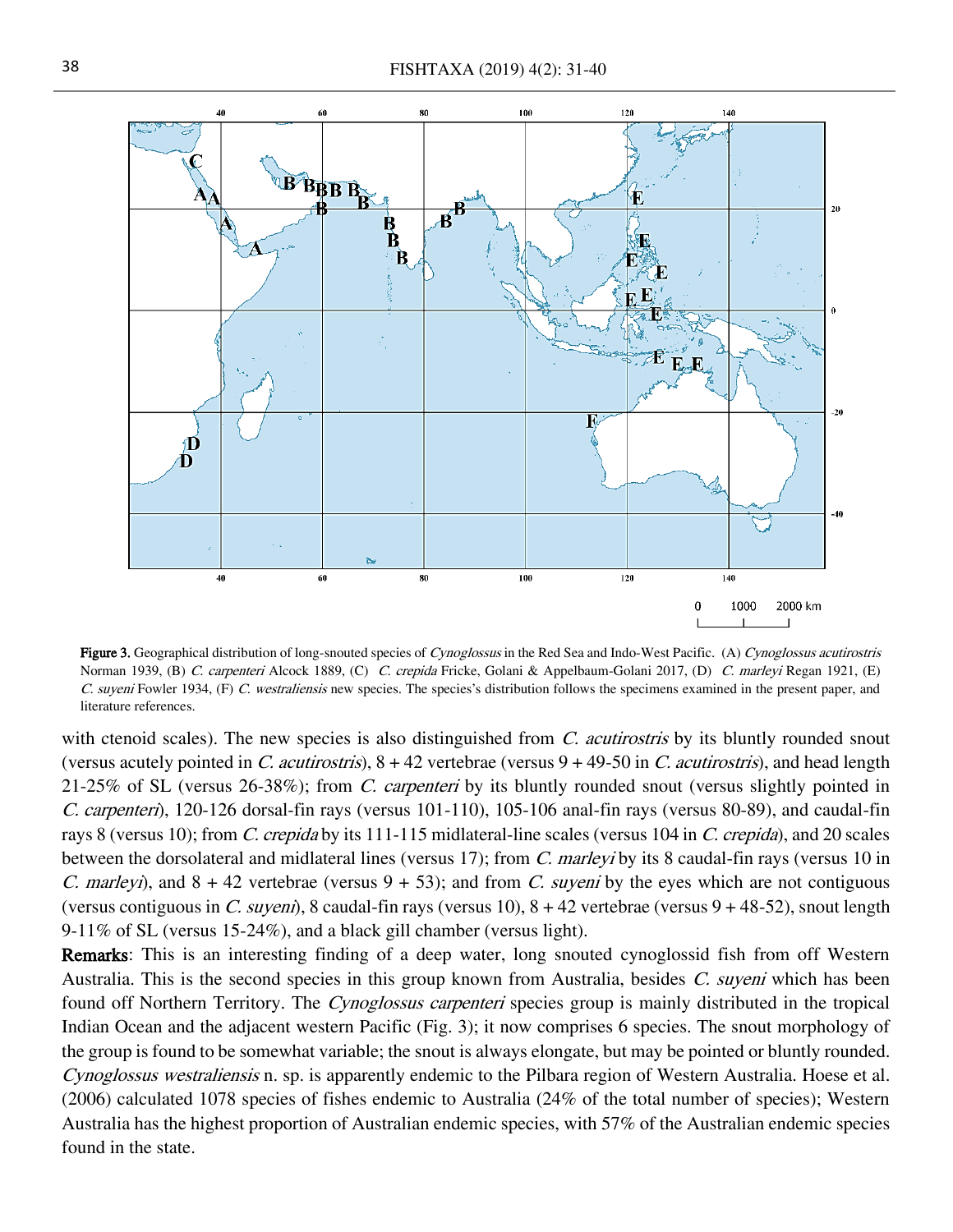Concerning the cynoglossid fish fauna of Australia, 10 species of Cynoglossus, 4 species of Paraplagusia and 2 species of *Symphurus* were reported by Hoese and Bray (2006). Cynoglossus westraliensis n. sp. and another undescribed species of the genus may be added to the list as well, so the following 17 species can be confirmed to occur in Australia: Cynoglossus bilineatus (Lacepède 1802); C. broadhursti Waite 1905; C. heterolepis Weber 1910; C. kopsii (Bleeker 1851); C. maccullochi Norman 1926; C. macrophthalmus Norman 1926; C. maculipinnis Rendahl 1921; C. ogilbyi Norman 1926; C. puncticeps (Richardson 1846); C. suyeni Fowler 1934; C. westraliensis n. sp.; Paraplagusia bilineata (Bloch 1787); P. blochii (Bleeker 1851); P. longirostris Chapleau, Renaud & Kailola 1991; P. sinerama Chapleau & Renaud 1993; Symphurus australis McCulloch 1907; S. microrhynchus (Weber 1913). Six species, or 35.3% of the total species, are endemic to Australia: C. broadhursti, C. maccullochi, C. macrophthalmus, C. ogilbyi, C. westraliensis, S. australis. Among those endemics, only C. westraliensis is endemic to Western Australia, equalling 5.9% of the Australian cynoglossid species. The 11 Australian species of *Cynoglossus* represent 19.6% of the global number of species in the genus; the five Australian endemics 8.9%, and the single Western Australian endemic 1.8% of the global species.

### Key to the species of the *Cynoglossus carpenteri* species group

|                                                                                                                     |  |  |  |  |  |  |  | 2a. Peritoneum light; dorsal-fin rays 101-110; anal-fin rays 80-89; midlateral-line scales 75-96     |  |  |
|---------------------------------------------------------------------------------------------------------------------|--|--|--|--|--|--|--|------------------------------------------------------------------------------------------------------|--|--|
|                                                                                                                     |  |  |  |  |  |  |  |                                                                                                      |  |  |
|                                                                                                                     |  |  |  |  |  |  |  | 2b. Peritoneum black; dorsal-fin rays 120-126; anal-fin rays 105-106; midlateral-line scales 111-115 |  |  |
|                                                                                                                     |  |  |  |  |  |  |  | Cynoglossus westraliensis new species                                                                |  |  |
|                                                                                                                     |  |  |  |  |  |  |  |                                                                                                      |  |  |
|                                                                                                                     |  |  |  |  |  |  |  |                                                                                                      |  |  |
|                                                                                                                     |  |  |  |  |  |  |  |                                                                                                      |  |  |
|                                                                                                                     |  |  |  |  |  |  |  |                                                                                                      |  |  |
|                                                                                                                     |  |  |  |  |  |  |  |                                                                                                      |  |  |
| 5b. Peritoneum black; caudal-fin rays 8; vertebrae 8+42  Cynoglossus crepida Fricke, Golani & Appelbaum-Golani 2017 |  |  |  |  |  |  |  |                                                                                                      |  |  |

### Acknowledgments

I am grateful to James Maclaine (The Natural History Museum, London, U.K.), Daniel Golani (Hebrew University of Jerusalem, Israel), Patrice Pruvost (Muséum National d'Histoire Naturelle, Paris, France), Friedhelm Krupp and Moritz Sonnewald (SMF) and Mark Allen and Glenn Moore (WAM) for giving access to fish specimens in their care, providing information, and taking x-rays and photographs.

### Literature cited

- Fricke R. 2019. References in Eschmeyer's Catalog of Fishes (4 March 2019). Available at http://researcharchive.calacademy.org/research/Ichthyology/Catalog/fishcatmain.asp (last accessed 19 March 2019).
- Fricke R., Eschmeyer W.N. 2019. Guide to fish collections in Eschmeyer's Catalog of Fishes (4 March 2019). Available at [http://researcharchive.calacademy.org/research/Ichthyology/Catalog/collections.asp](http://research.calacademy.org/research/Ichthyology/Catalog/collections.asp) (last accessed 19 March 2019).
- Fricke R., Eschmeyer W.N., van der Laan R. 2019. Eschmeyer's Catalog of Fishes (4 March 2019). Available at <http://researcharchive.calacademy.org/research/Ichthyology/Catalog/fishcatmain.asp> (last accessed 19 March 2019).
- Fricke R., Golani D., Appelbaum-Golani B. 2017. Cynoglossus crepida, a new species of tonguesole from the Gulf of Aqaba, Red Sea (Teleostei: Cynoglossidae). Journal of the Ocean Science Foundation 25: 77-87.
- Ho H.-C., Lin C.-C., Ju Y.-M., Wang S.-I., Shao K.-T., Chang C.-W. 2009. Specimen catalog of the National Museum of Marine Biology and Aquarium transferred from Tunghai University. (I) Order Pleuronectiformes. Platax 6: 1-16.

Hoese D.F., Bray D.J. 2006. Cynoglossidae. Tongue soles (CAAB: 37463000). In: P.L. Beesley, A. Wells (Eds.).